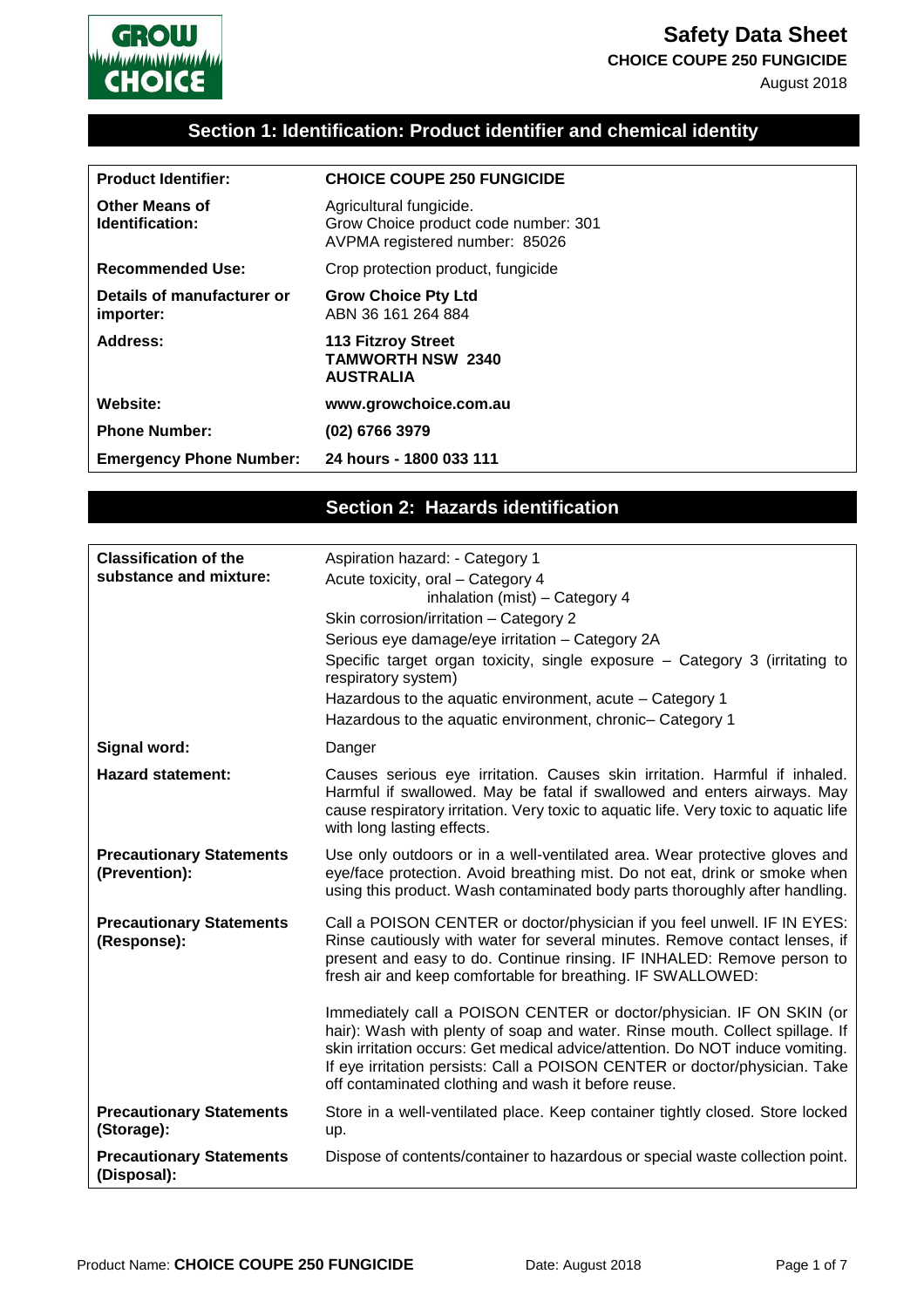**Other hazards which do not result in classification:**

See section 12 - Results of PBT and vPvB assessment.

If applicable information is provided in this section on other hazards which do not result in classification, but which may contribute to the overall hazards of the substance or mixture.



### **Section 3: Composition and information on ingredients**

| <b>Chemical Nature</b>                  | Crop protection product, fungicide, Emulsifiable concentrate (EC) |                                                                                                                                                                                                                        |
|-----------------------------------------|-------------------------------------------------------------------|------------------------------------------------------------------------------------------------------------------------------------------------------------------------------------------------------------------------|
| <b>Hazardous ingredients</b>            |                                                                   |                                                                                                                                                                                                                        |
| <b>Chemical Identity</b>                | <b>CAS No</b>                                                     |                                                                                                                                                                                                                        |
| Pyraclostrobin - Content (W/W): 24 %    | 175013-18-0                                                       | Acute Tox.: Cat. 3 (Inhalation - mist)<br>Skin Corr./Irrit.: Cat. 2<br>STOT SE: Cat. 3 (irr. to respiratory syst.)<br>Aquatic Acute: Cat. 1<br>Aquatic Chronic: Cat. 1<br>M-factor acute: 100<br>M-factor chronic: 100 |
| Solvent naphtha - Content (W/W): < 75 % | 64742-94-5                                                        | Asp. Tox.: Cat. 1<br>Aquatic Acute: Cat. 2<br>Aquatic Chronic: Cat. 2                                                                                                                                                  |

#### **Section 4: First aid measures**

| <b>General Advice:</b>    | First aid personnel should pay attention to their own safety. If the patient is<br>likely to become unconscious, place and transport in stable sideways position<br>(recovery position). Immediately remove contaminated clothing.                                                                                  |
|---------------------------|---------------------------------------------------------------------------------------------------------------------------------------------------------------------------------------------------------------------------------------------------------------------------------------------------------------------|
|                           | If inhaled:<br>Keep patient calm, remove to fresh air, seek medical attention.                                                                                                                                                                                                                                      |
|                           | <b>Skin Contact:</b><br>Immediately wash thoroughly with soap and water, seek medical attention.                                                                                                                                                                                                                    |
|                           | <b>Eye Contact:</b><br>Wash affected eyes for at least 15 minutes under running water with eyelids<br>held open, consult an eye specialist.                                                                                                                                                                         |
|                           | Ingestion:<br>Immediately rinse mouth and then drink 200-300 ml of water, seek medical<br>attention. Do not induce vomiting due to aspiration hazard.                                                                                                                                                               |
| <b>Note to Physician:</b> | <b>Symptoms:</b><br>The most important known symptoms and effects are described in the<br>labelling (see section 2) and/or in section 11. Further important symptoms and<br>effects are so far not known. Treatment: Treat according to symptoms<br>(decontamination, vital functions), no known specific antidote. |

# **Section 5: Fire fighting measures**

| <b>Suitable Extinguishing</b> | Water spray, foam, dry powder, carbon dioxide. |
|-------------------------------|------------------------------------------------|
| <b>Equipment:</b>             |                                                |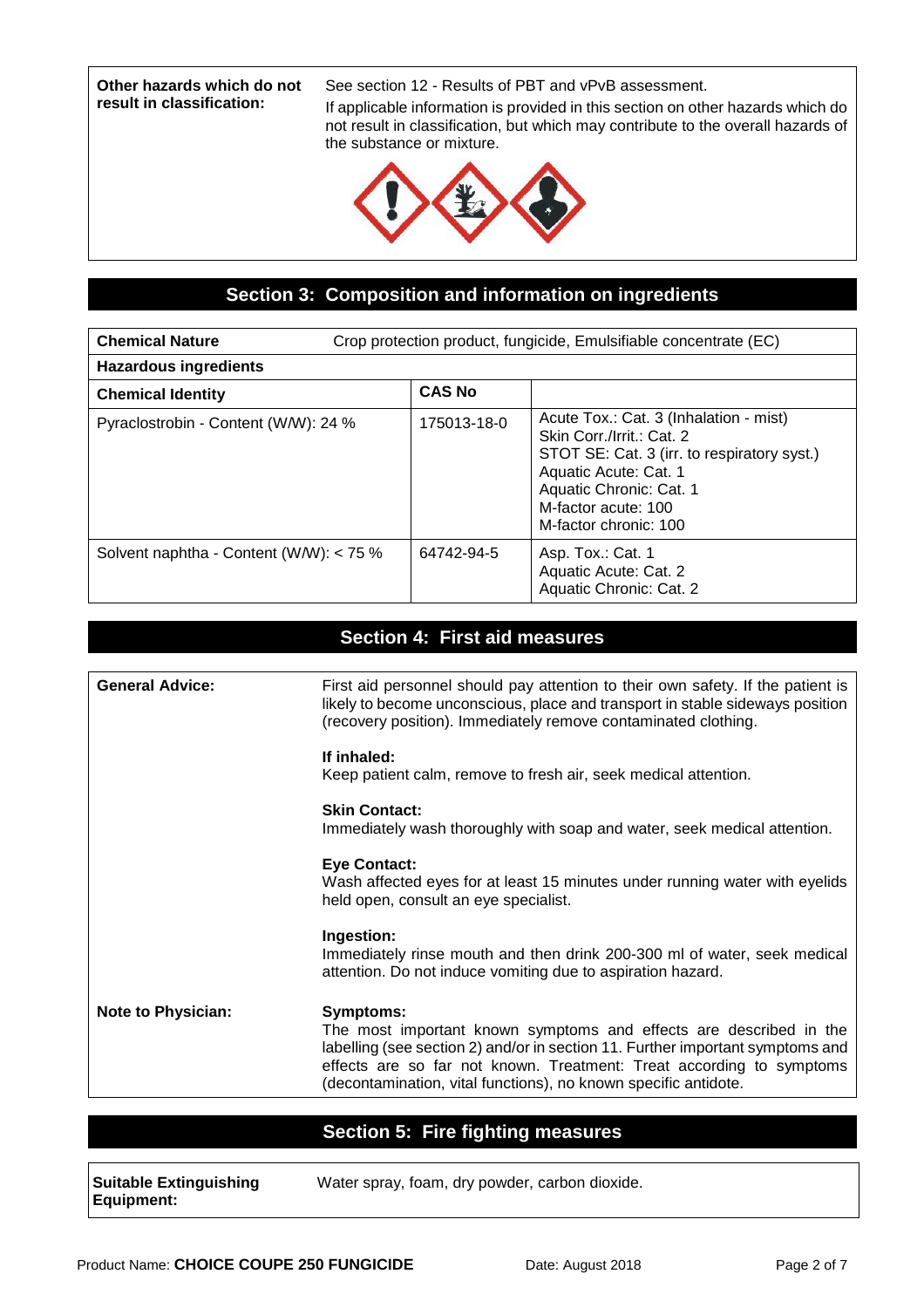| <b>Specific Hazards Arising</b><br>from the Chemical:                        | Carbon monoxide, hydrogen chloride, carbon dioxide, nitrogen oxides,<br>organochloric compounds, sulfur oxides.<br>The substances/groups of substances mentioned can be released in case of<br>fire.                                                                                                                                           |
|------------------------------------------------------------------------------|------------------------------------------------------------------------------------------------------------------------------------------------------------------------------------------------------------------------------------------------------------------------------------------------------------------------------------------------|
| Special Protective<br><b>Equipment and Precautions</b><br>for Fire Fighters: | Wear full protective clothing and self-contained breathing apparatus and<br>Chemical-protective clothing.                                                                                                                                                                                                                                      |
| <b>Further Information:</b>                                                  | In case of fire and/or explosion do not breathe fumes. Collect contaminated<br>extinguishing water separately, do not allow to reach sewage or effluent<br>systems. Dispose of fire debris and contaminated extinguishing water in<br>accordance with official regulations. Keep containers cool by spraying with<br>water if exposed to fire. |

#### **Section 6: Accidental release measures**

| <b>Personal precautions:</b>             | Use personal protective clothing. Avoid contact with the skin, eyes and<br>clothing. Do not breathe vapour/spray.        |  |
|------------------------------------------|--------------------------------------------------------------------------------------------------------------------------|--|
| <b>Environmental precautions</b>         | Do not discharge into drains/surface waters/groundwater. Do not discharge<br>into the subsoil/soil.                      |  |
| Methods for cleaning up or<br>taking up: | For small amounts: Pick up with suitable absorbent material (e.g. sand,<br>sawdust, general-purpose binder, kieselguhr). |  |
|                                          | For large amounts: Dike spillage. Pump off product.                                                                      |  |

**Cleaning operations should be carried out only while wearing breathing apparatus. Dispose of absorbed material in accordance with regulations. Collect waste in suitable containers, which can be labelled and sealed. Clean contaminated floors and objects thoroughly with water and detergents, observing environmental regulations.**

### **Section 7: Handling and storage**

| <b>Precautions for Safe</b><br>Handling: | No special measures necessary if stored and handled correctly. Ensure<br>thorough ventilation of stores and work areas. When using do not eat, drink<br>or smoke. Hands and/or face should be washed before breaks and at the<br>end of the shift. |
|------------------------------------------|----------------------------------------------------------------------------------------------------------------------------------------------------------------------------------------------------------------------------------------------------|
|                                          | Protection against fire and explosion:<br>Vapours may form ignitable mixture with air. Prevent electrostatic charge -<br>sources of ignition should be kept well clear - fire extinguishers should be<br>kept handy.                               |
| Storage:                                 | Segregate from foods and animal feeds.<br>Further information on storage conditions: Keep away from heat. Protect from<br>direct sunlight.                                                                                                         |

# **Section 8: Exposure controls and personal protection**

#### **Components with occupational exposure limits**

| <b>Personal protective</b><br>equipment: | <b>Respiratory protection:</b><br>Suitable respiratory protection for higher concentrations or long-term effect:<br>Combination filter for gases/vapours of organic, inorganic, acid inorganic and<br>alkaline compounds (e.g. EN 14387 Type ABEK).                                          |
|------------------------------------------|----------------------------------------------------------------------------------------------------------------------------------------------------------------------------------------------------------------------------------------------------------------------------------------------|
| Hand protection:                         | Suitable chemical resistant safety gloves (EN 374) also with prolonged, direct<br>contact (Recommended: Protective index 6, corresponding > 480 minutes of<br>permeation time according to EN 374): E.g. nitrile rubber (0.4 mm),<br>chloroprene rubber (0.5 mm), butyl rubber (0.7 mm) etc. |
| <b>Eye Protection:</b>                   | Safety glasses with side-shields (frame goggles) (e.g. EN 166)                                                                                                                                                                                                                               |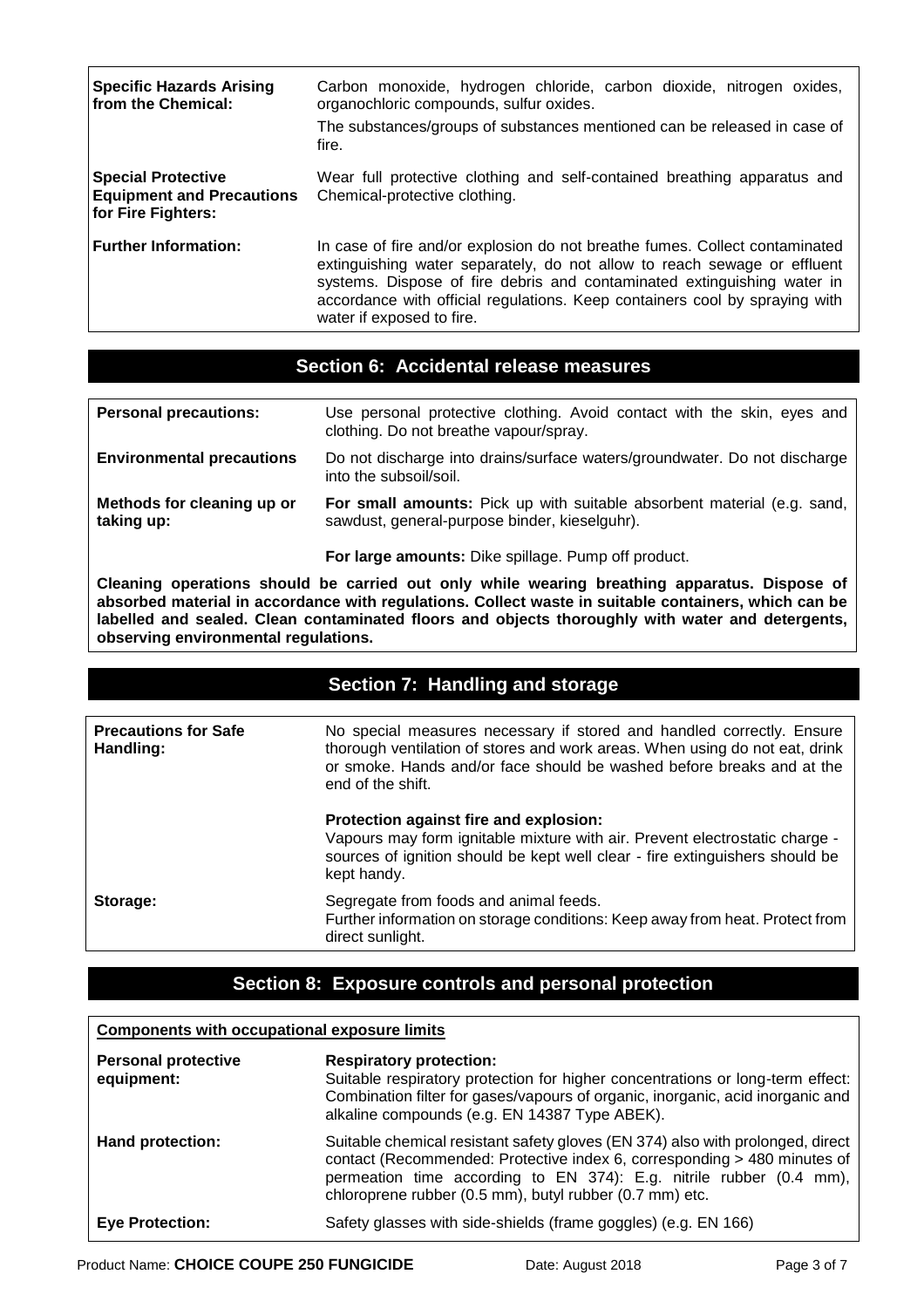**Body Protection:** Body protection must be chosen depending on activity and possible exposure, e.g. apron, protecting boots, chemical-protection suit (according to EN 14605 in case of splashes or EN ISO 13982 in case of dust).

**General safety and hygiene measures:**

The statements on personal protective equipment in the instructions for use apply when handling crop-protection agents in final-consumer packing. Wearing of closed work clothing is recommended. Store work clothing separately. Keep away from food, drink and animal feeding stuffs.

## **Section 9: Physical and chemical properties**

| Appearance:                                                                                                  | <b>Brown Yellow Liquid</b>                                                  | <b>Boiling Point/Range:</b>                                  | approx. $244 - 292$ °C (solvent) |
|--------------------------------------------------------------------------------------------------------------|-----------------------------------------------------------------------------|--------------------------------------------------------------|----------------------------------|
| Odour:                                                                                                       | Moderate odour of the solvent<br>contained in product.                      | <b>Solidification</b><br>temperature:                        | Approx. -10 °C (solvent)         |
| pH:                                                                                                          | Approx. 6 - 8 (CIPAC standard<br>water D, 1%(m), 20 °C)                     | <b>Evaporation rate:</b>                                     | Not applicable                   |
| <b>Flammability</b><br>(solid/gas):                                                                          | Not Highly Flammable                                                        | <b>Specific Gravity or</b><br>Density:                       | Approx. 1.06 g/cm3 (20 °C)       |
| <b>Flash Point:</b>                                                                                          | Not available                                                               | <b>Explosive Properties:</b>                                 | Not explosive                    |
| Lower/Upper                                                                                                  | As a result of our experience                                               | <b>Oxidising Properties:</b>                                 | Not oxidising                    |
| explosion limit:<br>with this product and our<br>knowledge of its composition<br>we do not expect any hazard | <b>Vapour Pressure:</b>                                                     | Approx. 0.003 hPa<br>$(20 °C)$ (solvent)                     |                                  |
|                                                                                                              | as long as the product is used<br>appropriately<br>and<br><i>in</i>         | Relative vapour<br>density (air):                            | Not applicable                   |
| use.                                                                                                         | accordance with the intended                                                | Solubility in water:                                         | Emulsifiable                     |
| Thermal<br>decomposition:                                                                                    | No decomposition if stored<br>handled<br>and<br>as<br>prescribed/indicated. | <b>Partitioning coefficient</b><br>n-octanol/water (log Pow) | Not applicable                   |
|                                                                                                              |                                                                             |                                                              |                                  |

#### **Other Information:**

If necessary, information on other physical and chemical parameters is indicated in this section.

# **Section 10: Stability and reactivity**

| <b>Conditions to avoid:</b>   | See SDS section 7 - Handling and Storage                                 |
|-------------------------------|--------------------------------------------------------------------------|
| <b>Thermal decomposition:</b> | No decomposition if stored and handled as prescribed/indicated.          |
| <b>Substances to avoid:</b>   | Strong acids, strong bases, strong oxidizing agents                      |
| <b>Hazardous reactions:</b>   | No hazardous reactions if stored and handled as<br>prescribed/indicated. |

# **Section 11: Toxicological information**

| <b>Health Effects from likely Routes of Exposure:</b> |                                                                                                                                                                                                                                                                      |  |
|-------------------------------------------------------|----------------------------------------------------------------------------------------------------------------------------------------------------------------------------------------------------------------------------------------------------------------------|--|
| <b>Acute toxicity:</b>                                | Assessment of acute toxicity:<br>Of moderate toxicity after single ingestion. Virtually nontoxic after a single<br>skin contact. Of moderate toxicity after short-term inhalation.                                                                                   |  |
|                                                       | Experimental/calculated data:<br>LD50 rat (oral): > 500 mg/kg (OECD Guideline 401)<br>LC50 rat (by inhalation): 1.213 mg/l 4 h (OECD Guideline 403)<br>An aerosol was tested.<br>LD50 rat (dermal): > 5,000 mg/kg (OECD Guideline 402)<br>No mortality was observed. |  |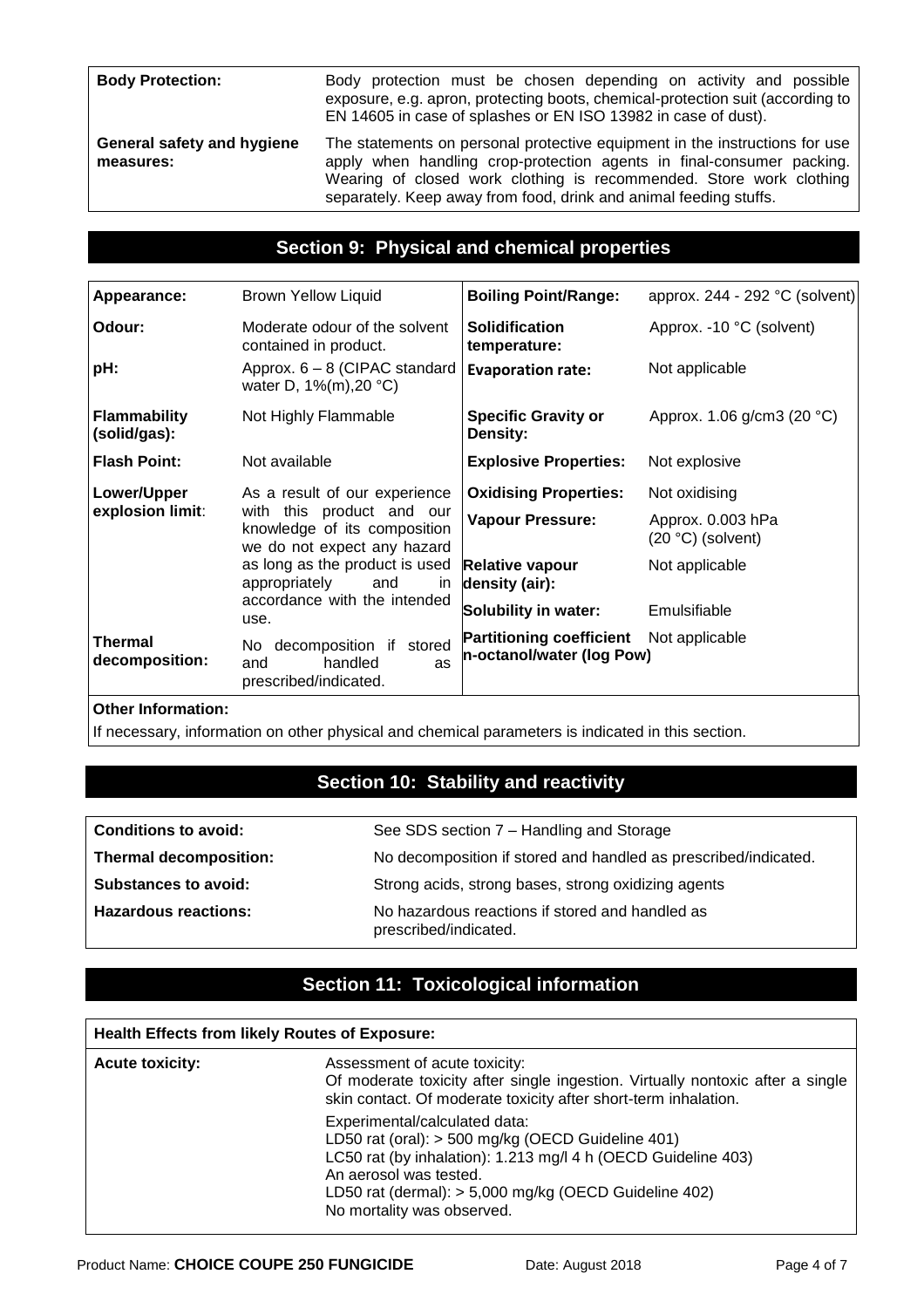| Irritation:                                                                          | Assessment of irritating effects:<br>Skin contact causes irritation. Eye contact causes irritation. The product has<br>not been tested. The statement has been derived from substances/products<br>of a similar structure or composition.                                                                                                                                                              |
|--------------------------------------------------------------------------------------|--------------------------------------------------------------------------------------------------------------------------------------------------------------------------------------------------------------------------------------------------------------------------------------------------------------------------------------------------------------------------------------------------------|
|                                                                                      | Experimental/calculated data:<br>Skin corrosion/irritation rabbit: Irritant. (OECD Guideline 404)<br>Serious eye damage/irritation rabbit: (OECD Guideline 405)<br>The product has not been tested. The statement has been derived from<br>substances/products of a similar structure or composition.                                                                                                  |
| <b>Respiratory/Skin</b><br>sensitization:                                            | Assessment of sensitization:<br>There is no evidence of a skin-sensitizing potential.                                                                                                                                                                                                                                                                                                                  |
|                                                                                      | Experimental/calculated data:<br>Buehler test guinea pig: Non-sensitizing. (OECD Guideline 406)                                                                                                                                                                                                                                                                                                        |
| Germ cell mutagenicity:                                                              | Assessment of mutagenicity:<br>The product has not been tested. The statement has been derived from the<br>properties of the individual components.                                                                                                                                                                                                                                                    |
| Carcinogenicity:                                                                     | Assessment of carcinogenicity:<br>The product has not been tested. The statement has been derived from the<br>properties of the individual components.                                                                                                                                                                                                                                                 |
| <b>Reproductive toxicity:</b>                                                        | Assessment of reproduction toxicity:<br>The product has not been tested. The statement has been derived from the<br>properties of the individual components. The results of animal studies gave<br>no indication of a fertility impairing effect.                                                                                                                                                      |
| <b>Developmental toxicity:</b>                                                       | Assessment of teratogenicity:<br>The product has not been tested. The statement has been derived from the<br>properties of the individual components. Animal studies gave no indication of<br>a developmental toxic effect at doses that were not toxic to the parental<br>animals.                                                                                                                    |
| Specific target organ toxicity<br>(single exposure):                                 | Assessment of STOT single:<br>Causes temporary irritation of the respiratory tract.<br>Remarks: The product has not been tested. The statement has been derived<br>from the properties of the individual components.                                                                                                                                                                                   |
| Repeated dose toxicity and<br>Specific target organ toxicity<br>(repeated exposure): | Assessment of repeated dose toxicity:<br>The product has not been tested. The statement has been derived from the<br>properties of the individual components.<br>Information on: Pyraclostrobin<br>Assessment of repeated dose toxicity: After repeated exposure the prominent<br>effect is local irritation. The substance may cause damage to the olfactory<br>epithelium after repeated inhalation. |
| <b>Aspiration hazard:</b>                                                            | May also damage the lung at swallowing (aspiration hazard).                                                                                                                                                                                                                                                                                                                                            |
| Other relevant toxicity<br>information:                                              | Misuse can be harmful to health.                                                                                                                                                                                                                                                                                                                                                                       |

# **Section 12: Ecological information**

| <b>Ecotoxicity:</b> | <b>Toxicity to fish:</b> Very toxic to aquatic life with long lasting effects. LC50 (96<br>h) 0.017 mg/l, Oncorhynchus mykiss (OECD Guideline 203, static)                                                                                                                                                                                                                                                                |
|---------------------|---------------------------------------------------------------------------------------------------------------------------------------------------------------------------------------------------------------------------------------------------------------------------------------------------------------------------------------------------------------------------------------------------------------------------|
|                     | Aquatic invertebrates: EC50 (48 h) 0.0649 mg/l, Daphnia magna (OECD<br>Guideline 202, part 1, static)                                                                                                                                                                                                                                                                                                                     |
|                     | Aquatic plants: EC50 (72 h) 3.32 mg/l (growth rate), Pseudokirchneriella<br>subcapitata (OECD Guideline 201)                                                                                                                                                                                                                                                                                                              |
| <b>Mobility:</b>    | Assessment transport between environmental compartments:<br>The product has not been tested. The statement has been derived from the<br>properties of the individual components.<br>Information on: Pyraclostrobin<br>Assessment transport between environmental compartments:<br>Following exposure to soil, adsorption to solid soil particles is probable,<br>therefore, contamination of groundwater is not expected. |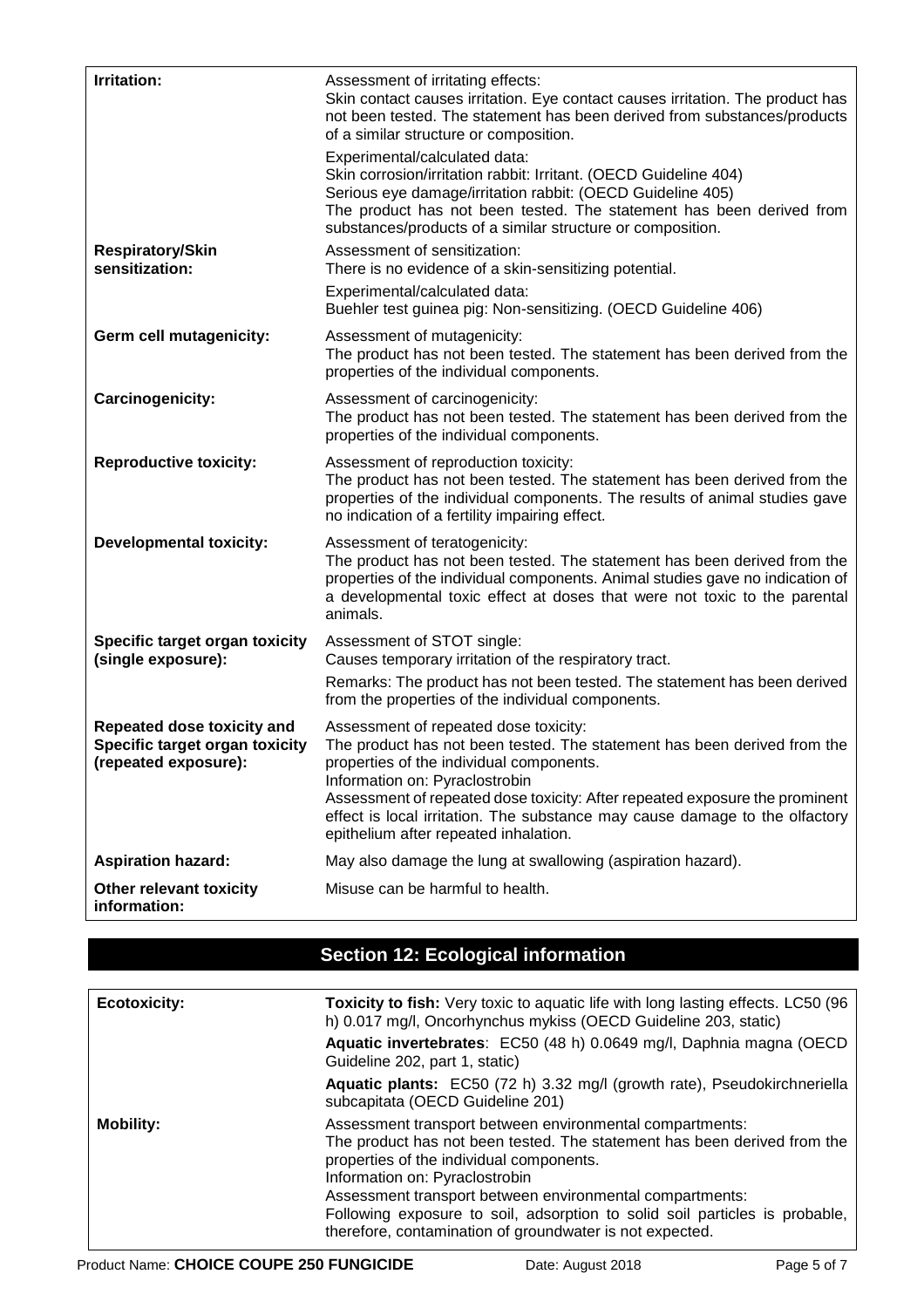| <b>Persistence and</b><br>degradability: | Assessment biodegradation and elimination (H2O):<br>The product has not been tested. The statement has been derived from the<br>properties of the individual components.<br>Information on: Pyraclostrobin<br>Assessment biodegradation and elimination (H2O):<br>Not readily biodegradable (by OECD criteria).                                                   |
|------------------------------------------|-------------------------------------------------------------------------------------------------------------------------------------------------------------------------------------------------------------------------------------------------------------------------------------------------------------------------------------------------------------------|
| <b>Bioaccumulation potential:</b>        | Assessment bioaccumulation potential:<br>The product has not been tested. The statement has been derived from the<br>properties of the individual components.<br>Information on: Pyraclostrobin<br>Bioaccumulation potential:<br>Bioconcentration factor: 379 - 507, Oncorhynchus mykiss (OECD Guideline<br>305) Accumulation in organisms is not to be expected. |
| <b>Additional information:</b>           | Other ecotoxicological advice:<br>Do not discharge product into the environment without control.                                                                                                                                                                                                                                                                  |

### **Section 13: Disposal considerations**

Must be sent to a suitable incineration plant, observing local regulations.

#### **Contaminated packaging:**

Contaminated packaging should be emptied as far as possible and disposed of in the same manner as the substance/product.

# **Section 14: Transport information**

| <b>DOMESTIC TRANSPORT:</b>                   |                                                                                         |                      |         |
|----------------------------------------------|-----------------------------------------------------------------------------------------|----------------------|---------|
| <b>Hazard class:</b>                         | 9                                                                                       | Packing group:       | Ш       |
| <b>ID</b> number:                            | UN 3082                                                                                 | Hazard label:        | 9, EHSM |
| <b>Proper shipping name: Environmentally</b> | Hazardous Substance,<br>Liquid, N.O.S. (contains<br>Pyraclostrobin, Solvent<br>Naphtha) | <b>Hazchem Code:</b> | 3Z      |
| <b>IERG Number:</b>                          | 47                                                                                      |                      |         |

| <b>SEA TRANSPORT: IMDG</b> |         |                       |                                                                                                            |
|----------------------------|---------|-----------------------|------------------------------------------------------------------------------------------------------------|
| <b>Hazard class:</b>       | 9       | Packing group:        | Ш                                                                                                          |
| <b>ID</b> number:          | UN 3082 | Hazard label:         | 9, EHSM                                                                                                    |
| <b>Marine pollutant:</b>   | YES.    | Proper shipping name: | Environmentally<br>Hazardous Substance,<br>Liquid, N.O.S. (contains<br>Pyraclostrobin, Solvent<br>Naphtha) |

| AIR TRANSPORT: IATA/ICAO                                                                                                                                                                                                                            |                  |                                                                               |         |  |
|-----------------------------------------------------------------------------------------------------------------------------------------------------------------------------------------------------------------------------------------------------|------------------|-------------------------------------------------------------------------------|---------|--|
| <b>Hazard class:</b>                                                                                                                                                                                                                                | 9                | Packing group:                                                                | Ш       |  |
| <b>ID</b> number:                                                                                                                                                                                                                                   | UN 3082          | <b>Hazard label:</b>                                                          | 9, EHSM |  |
| Proper shipping name:                                                                                                                                                                                                                               | Solvent Naphtha) | Environmentally Hazardous Substance, Liquid, N.O.S. (contains Pyraclostrobin, |         |  |
| <b>Further information</b><br>Environmentally Hazardous Substances meeting the description of UN 3077 or UN 3082 are not subjected to<br>the Australian Dangerous Goods Code when transported by road or rail in packaging's not exceeding 500kg(L) |                  |                                                                               |         |  |

or IBCs.